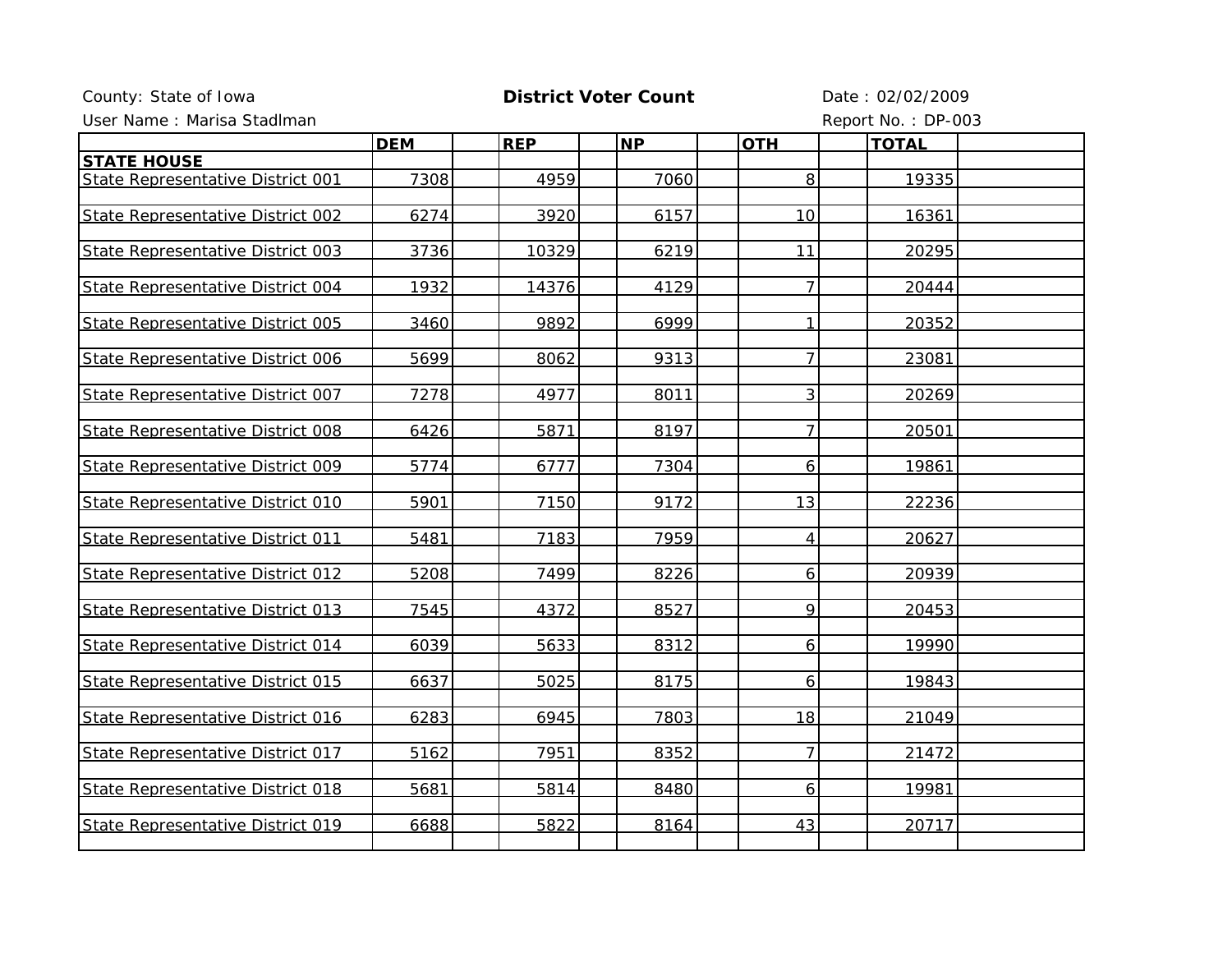|                                   | <b>DEM</b> | <b>REP</b> | <b>NP</b> | <b>OTH</b>     | <b>TOTAL</b> | Page 2 |
|-----------------------------------|------------|------------|-----------|----------------|--------------|--------|
| State Representative District 020 | 7128       | 6968       | 9135      | 18             | 23249        |        |
|                                   |            |            |           |                |              |        |
| State Representative District 021 | 7022       | 4337       | 7233      | 9              | 18601        |        |
|                                   |            |            |           |                |              |        |
| State Representative District 022 | 9606       | 2342       | 6746      | 9              | 18703        |        |
| State Representative District 023 | 6689       | 4621       | 9115      | 12             | 20437        |        |
|                                   |            |            |           |                |              |        |
| State Representative District 024 | 5925       | 5453       | 8179      | 3              | 19560        |        |
|                                   |            |            |           |                |              |        |
| State Representative District 025 | 9017       | 4241       | 8409      | 12             | 21679        |        |
|                                   |            |            |           |                |              |        |
| State Representative District 026 | 7462       | 3754       | 8001      | 4              | 19221        |        |
|                                   |            |            |           |                |              |        |
| State Representative District 027 | 9579       | 3747       | 7024      | 9              | 20359        |        |
| State Representative District 028 | 9113       | 4232       | 7199      | $\overline{4}$ | 20548        |        |
|                                   |            |            |           |                |              |        |
| State Representative District 029 | 9522       | 6066       | 8641      | 23             | 24252        |        |
|                                   |            |            |           |                |              |        |
| State Representative District 030 | 12639      | 6148       | 10298     | 30             | 29115        |        |
|                                   |            |            |           |                |              |        |
| State Representative District 031 | 7396       | 5103       | 8909      | 6              | 21414        |        |
| State Representative District 032 | 6764       | 6372       | 8846      | 9              | 21991        |        |
|                                   |            |            |           |                |              |        |
| State Representative District 033 | 9148       | 3521       | 8121      | 33             | 20823        |        |
|                                   |            |            |           |                |              |        |
| State Representative District 034 | 8710       | 4497       | 7776      | 15             | 20998        |        |
|                                   |            |            |           |                |              |        |
| State Representative District 035 | 8211       | 6979       | 9355      | 11             | 24556        |        |
|                                   |            |            |           |                |              |        |
| State Representative District 036 | 8102       | 7624       | 10081     | 18             | 25825        |        |
| State Representative District 037 | 7740       | 7004       | 8358      | 17             | 23119        |        |
|                                   |            |            |           |                |              |        |
| State Representative District 038 | 9056       | 4911       | 6472      | 19             | 20458        |        |
|                                   |            |            |           |                |              |        |
| State Representative District 039 | 6282       | 5672       | 9204      | 11             | 21169        |        |
|                                   |            |            |           |                |              |        |
| State Representative District 040 | 5518       | 7553       | 7631      | 9              | 20711        |        |
|                                   |            |            |           |                |              |        |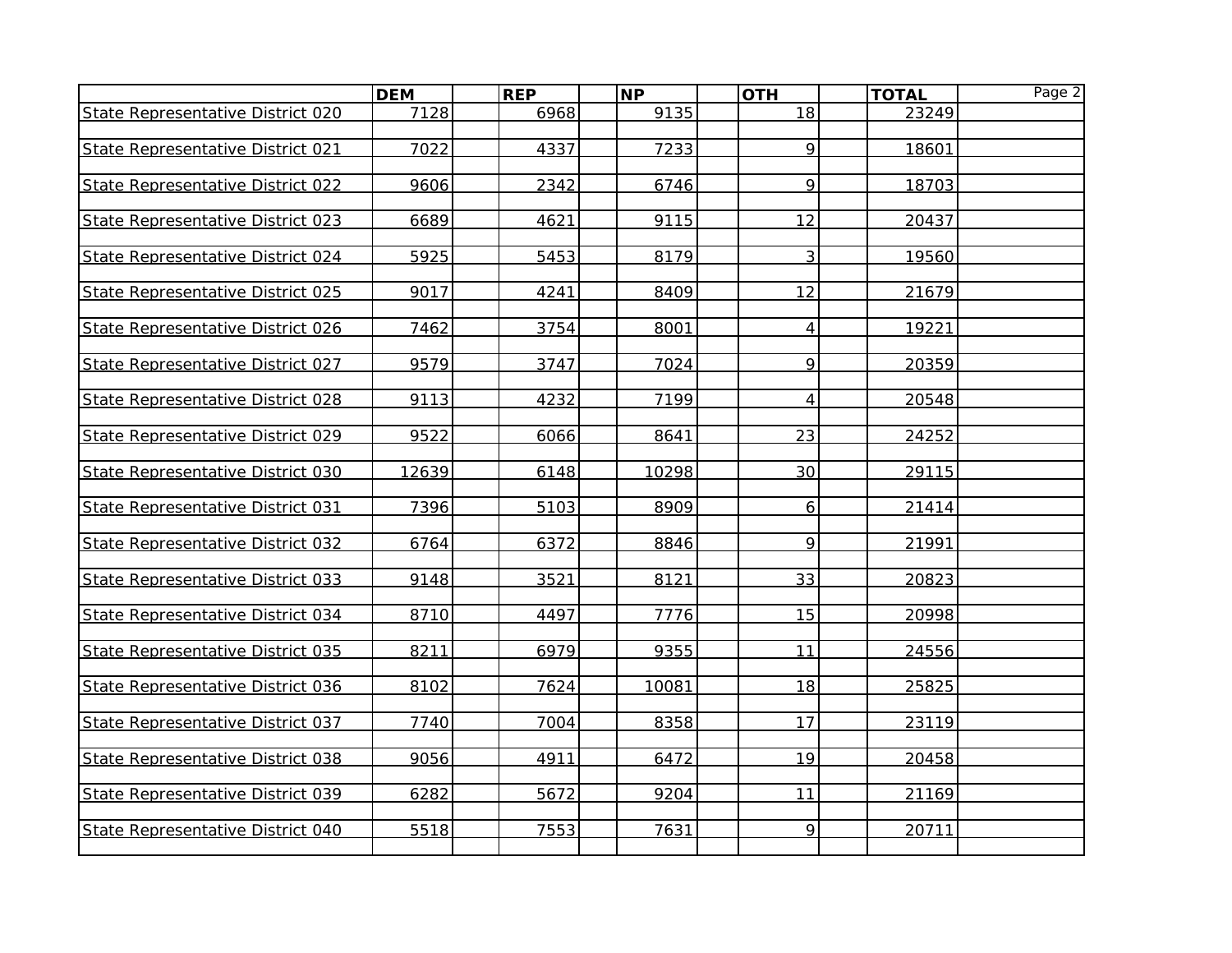|                                   | <b>DEM</b> | <b>REP</b> | $\overline{\mathsf{NP}}$ | <b>OTH</b>     | <b>TOTAL</b> | Page 3 |
|-----------------------------------|------------|------------|--------------------------|----------------|--------------|--------|
| State Representative District 041 | 8630       | 5663       | 6707                     | 10             | 21010        |        |
|                                   |            |            |                          |                |              |        |
| State Representative District 042 | 9605       | 7063       | 8131                     | 17             | 24816        |        |
| State Representative District 043 | 6739       | 5743       | 7452                     | 6              | 19940        |        |
|                                   |            |            |                          |                |              |        |
| State Representative District 044 | 5690       | 7000       | 8132                     | $\overline{7}$ | 20829        |        |
|                                   |            |            |                          |                |              |        |
| State Representative District 045 | 9984       | 7205       | 13791                    | 137            | 31117        |        |
|                                   |            |            |                          |                |              |        |
| State Representative District 046 | 9616       | 6776       | 9727                     | 48             | 26167        |        |
|                                   | 9322       | 12436      |                          | 20             | 35715        |        |
| State Representative District 047 |            |            | 13937                    |                |              |        |
| State Representative District 048 | 7284       | 5037       | 7981                     | 17             | 20319        |        |
|                                   |            |            |                          |                |              |        |
| State Representative District 049 | 8021       | 4838       | 6940                     | 13             | 19812        |        |
|                                   |            |            |                          |                |              |        |
| State Representative District 050 | 5271       | 5974       | 7544                     | 5              | 18794        |        |
|                                   |            |            |                          |                |              |        |
| State Representative District 051 | 6608       | 4843       | 8651                     | 13             | 20115        |        |
| State Representative District 052 | 4658       | 6318       | 7642                     | 4              | 18622        |        |
|                                   |            |            |                          |                |              |        |
| State Representative District 053 | 5027       | 8048       | 8009                     | $\overline{2}$ | 21086        |        |
|                                   |            |            |                          |                |              |        |
| State Representative District 054 | 6151       | 6477       | 7931                     | 8              | 20567        |        |
|                                   |            |            |                          |                |              |        |
| State Representative District 055 | 5561       | 6556       | 6923                     | 8              | 19048        |        |
| State Representative District 056 | 6352       | 6539       | 6520                     | $\overline{7}$ | 19418        |        |
|                                   |            |            |                          |                |              |        |
| State Representative District 057 | 5148       | 8672       | 7539                     | 6              | 21365        |        |
|                                   |            |            |                          |                |              |        |
| State Representative District 058 | 5612       | 7363       | 7487                     | 8 <sup>1</sup> | 20470        |        |
|                                   |            |            |                          |                |              |        |
| State Representative District 059 | 8225       | 8253       | 6382                     | 14             | 22874        |        |
| State Representative District 060 | 7974       | 8366       | 7648                     | 21             | 24009        |        |
|                                   |            |            |                          |                |              |        |
| State Representative District 061 | 11807      | 5487       | 5589                     | 20             | 22903        |        |
|                                   |            |            |                          |                |              |        |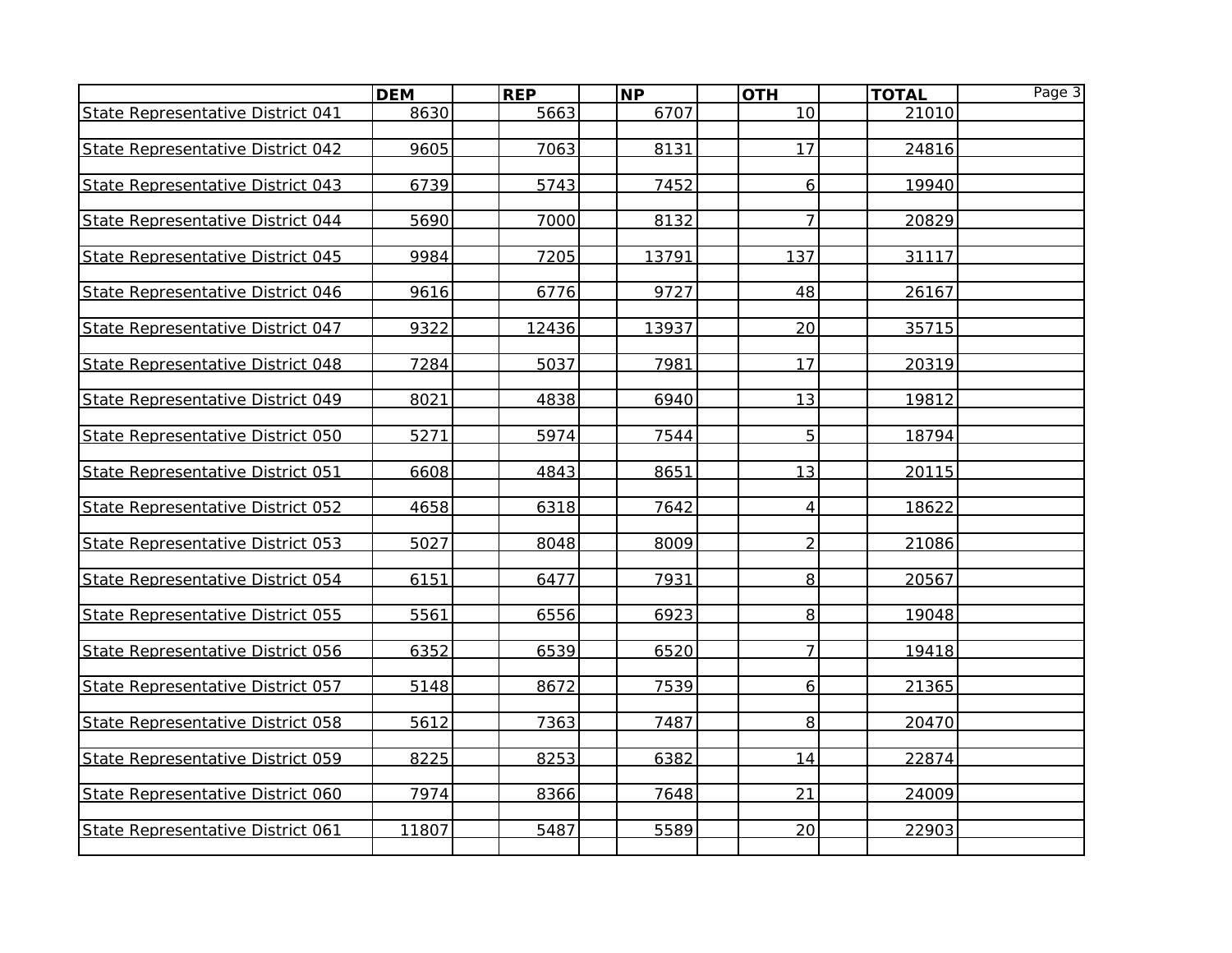|                                   | <b>DEM</b> | <b>REP</b> | NP    | <b>OTH</b>     | <b>TOTAL</b> | Page 4 |
|-----------------------------------|------------|------------|-------|----------------|--------------|--------|
| State Representative District 062 | 9289       | 3491       | 5924  | 17             | 18721        |        |
|                                   |            |            |       |                |              |        |
| State Representative District 063 | 8545       | 9378       | 7557  | 16             | 25496        |        |
|                                   |            |            |       |                |              |        |
| State Representative District 064 | 9889       | 5390       | 6418  | 22             | 21719        |        |
|                                   |            |            |       |                |              |        |
| State Representative District 065 | 9424       | 3281       | 6178  | 23             | 18906        |        |
| State Representative District 066 | 10205      | 2341       | 5248  | 26             | 17820        |        |
|                                   |            |            |       |                |              |        |
| State Representative District 067 | 10387      | 4842       | 7106  | 14             | 22349        |        |
|                                   |            |            |       |                |              |        |
| State Representative District 068 | 9934       | 3957       | 6088  | 10             | 19989        |        |
|                                   |            |            |       |                |              |        |
| State Representative District 069 | 9843       | 11971      | 10381 | 21             | 32216        |        |
|                                   |            |            |       |                |              |        |
| State Representative District 070 | 9264       | 10811      | 9943  | 25             | 30043        |        |
|                                   |            |            |       |                |              |        |
| State Representative District 071 | 6555       | 8396       | 8111  | $\overline{4}$ | 23066        |        |
| State Representative District 072 | 6464       | 6589       | 7100  | $\overline{7}$ | 20160        |        |
|                                   |            |            |       |                |              |        |
| State Representative District 073 | 7824       | 7363       | 8405  | 5              | 23597        |        |
|                                   |            |            |       |                |              |        |
| State Representative District 074 | 8437       | 6982       | 8187  | 16             | 23622        |        |
|                                   |            |            |       |                |              |        |
| State Representative District 075 | 7689       | 6640       | 8046  | 15             | 22390        |        |
|                                   |            |            |       |                |              |        |
| State Representative District 076 | 6732       | 6137       | 8357  | 4              | 21230        |        |
|                                   |            |            |       |                |              |        |
| State Representative District 077 | 13062      | 4965       | 11794 | 90             | 29911        |        |
|                                   |            |            |       |                |              |        |
| State Representative District 078 | 14494      | 4321       | 8494  | 54             | 27363        |        |
| State Representative District 079 | 6388       | 5424       | 9015  | 3              | 20830        |        |
|                                   |            |            |       |                |              |        |
| State Representative District 080 | 6498       | 6456       | 7624  | $\overline{4}$ | 20582        |        |
|                                   |            |            |       |                |              |        |
| State Representative District 081 | 7923       | 6353       | 9186  | 15             | 23477        |        |
|                                   |            |            |       |                |              |        |
| State Representative District 082 | 6430       | 8274       | 9979  | 10             | 24693        |        |
|                                   |            |            |       |                |              |        |